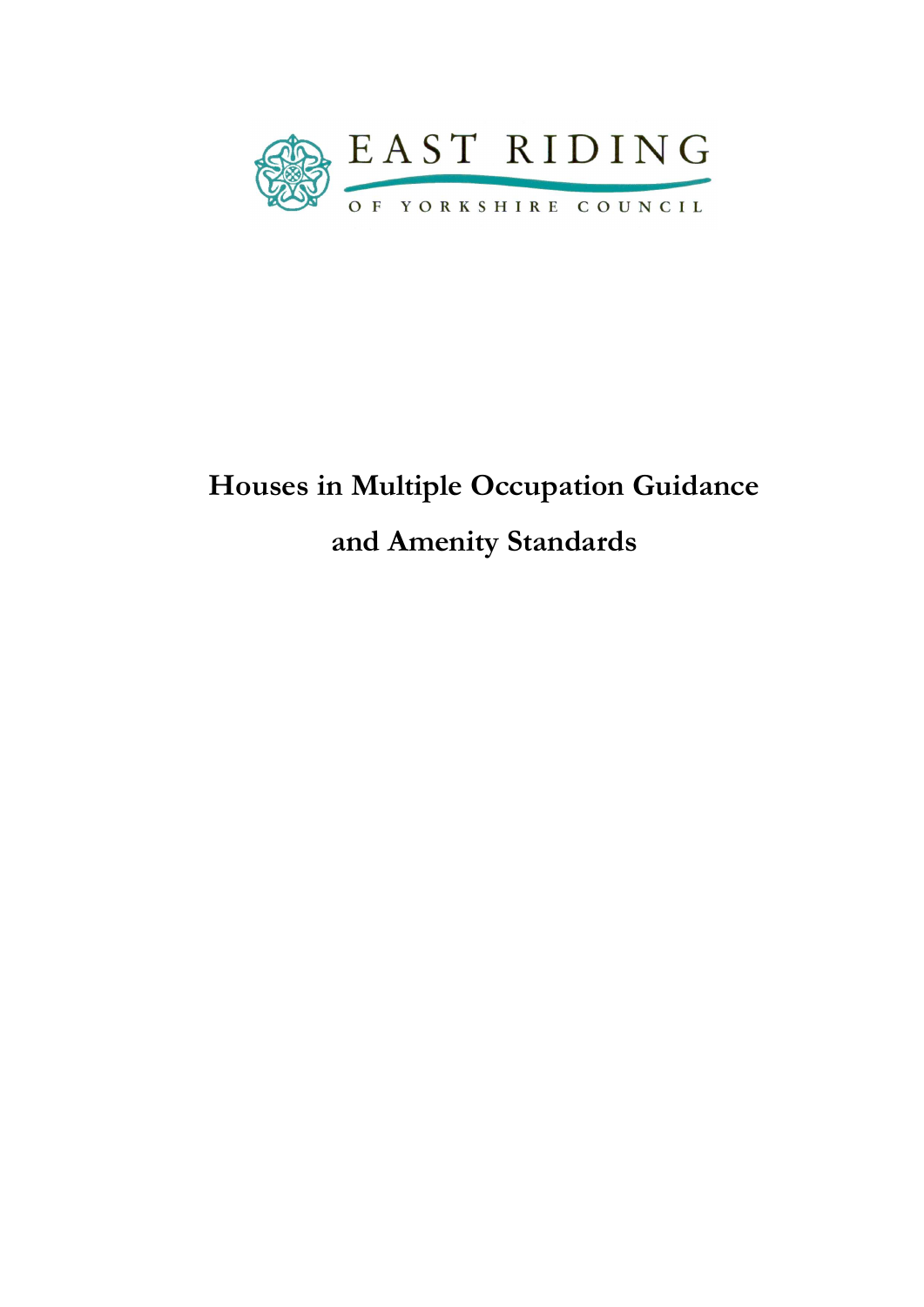East Riding of Yorkshire Council: Houses In Multiple Occupation Guidance and Amenity Standards

#### **Contents**

- 1. Introduction
- 2. Definitions
- 3. General Housing Conditions Applicable to all HMOs- HHSRS
- 4. Standards Applicable to HMOs
- 5. Space and Layout
- 6. Amenity Standards
- 7. Means of Escape in case of Fire/ Fire Standards
- 8. Certification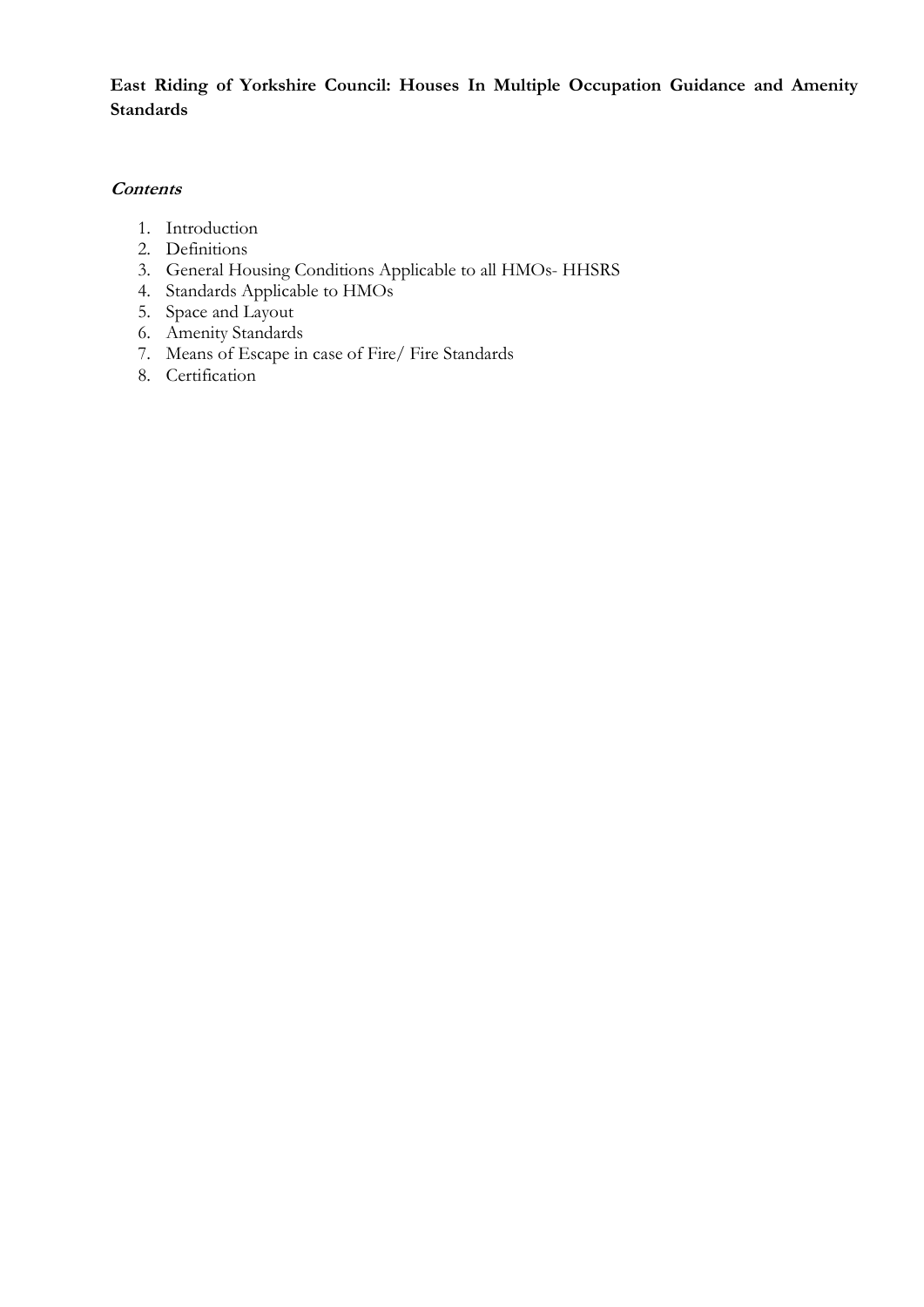## Introduction

This document sets out East Riding of Yorkshire Council's standards for Houses in Multiple Occupation (HMO) operating within the area. These standards are based on legislative requirements, and relevant guidance as well as East Riding of Yorkshire Council's expectations of HMOs.

These standards are intended to provide landlords and tenants with guidance on the Authority's expectations and its interpretation of legislation. If you are in any doubt about any of these standards please contact East Riding of Yorkshire Council and we will be happy to discuss them with you.

The accompanying document *Houses in Multiple Occupation Conditions* sets out the conditions applicable for Licensable HMO properties and would form part of all HMO licences. Licensed HMO properties are required to comply with all conditions. These conditions are good practice guide for landlords with non licensable HMO's to follow.

It may be that you wish to vary one of more of the standards because your property's circumstances mean a different solution would work better. Providing the solution is within the legislative framework and provides tenants with a safe home and a better quality product, wherever we can East Riding of Yorkshire Council may adopt a flexible approach in discussions with a landlord, providing discussions take place ahead of any licensing inspection.

#### Enquiries about HMOs can be made to:

East Riding of Yorkshire Council Private Sector Housing Town Hall Bridlington East Riding of Yorkshire YO16 4LP

East Riding of Yorkshire Council Private Sector Housing Council Offices Church Street Goole East Riding of Yorkshire DN14 5BG

Tel: 01482 396301 Email: private.sector.housing@eastriding.gov.uk Web: www.eastriding.gov.uk/housing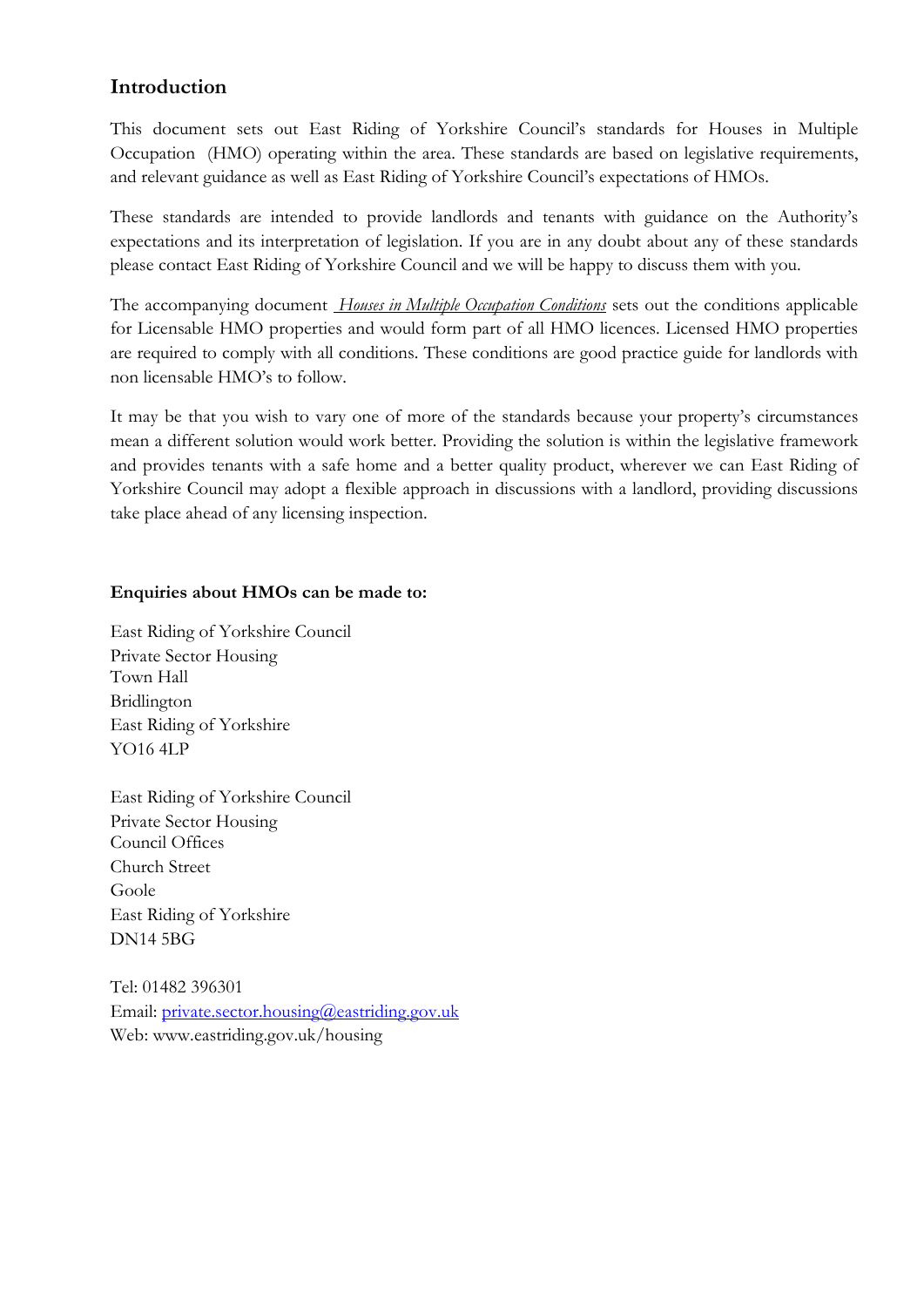# **Definitions**

## Meaning of "house in multiple occupation" under the Housing Act 2004

The Housing Act defines a building or a part of a building is a "house in multiple occupation" if it meets one of the following tests as set out in section 254 of the Housing

Act-

"the standard test";

"the self-contained flat test";

"the converted building test"; an HMO declaration is in force;

it is a converted block of flats

## A building or a part of a building meets the standard test if:

- 1. it consists of one or more units of living accommodation not consisting of a selfcontained flat or flats;
- 2. the living accommodation is occupied by persons who do not form a single household (see section 258 of the Housing Act for a definition of persons not forming a single household);
- 3. the living accommodation is occupied by those persons as their only or main residence or they are to be treated as so occupying it (see section 259 of the Housing Act for a definition of persons treated as occupying premises as only or main residence);
- 4. their occupation of the living accommodation constitutes the only use of that accommodation;
- 5. rents are payable or other consideration is to be provided in respect of at least one of those persons' occupation of the living accommodation; and
- 6. two or more of the households who occupy the living accommodation share one or more basic amenities or the living accommodation is lacking in one or more basic amenities.

## A part of a building meets the self-contained flat test if:

- 1. it consists of a self-contained flat; and
- 2. paragraphs 2 to 6 of above section apply (reading references to the living accommodation concerned as references to the flat).

## A building or a part of a building meets the converted building test if:

- 1. it is a converted building;
- 2. it contains one or more units of living accommodation that do not consist of a selfcontained flat or flats (whether or not it also contains any such flat or flats);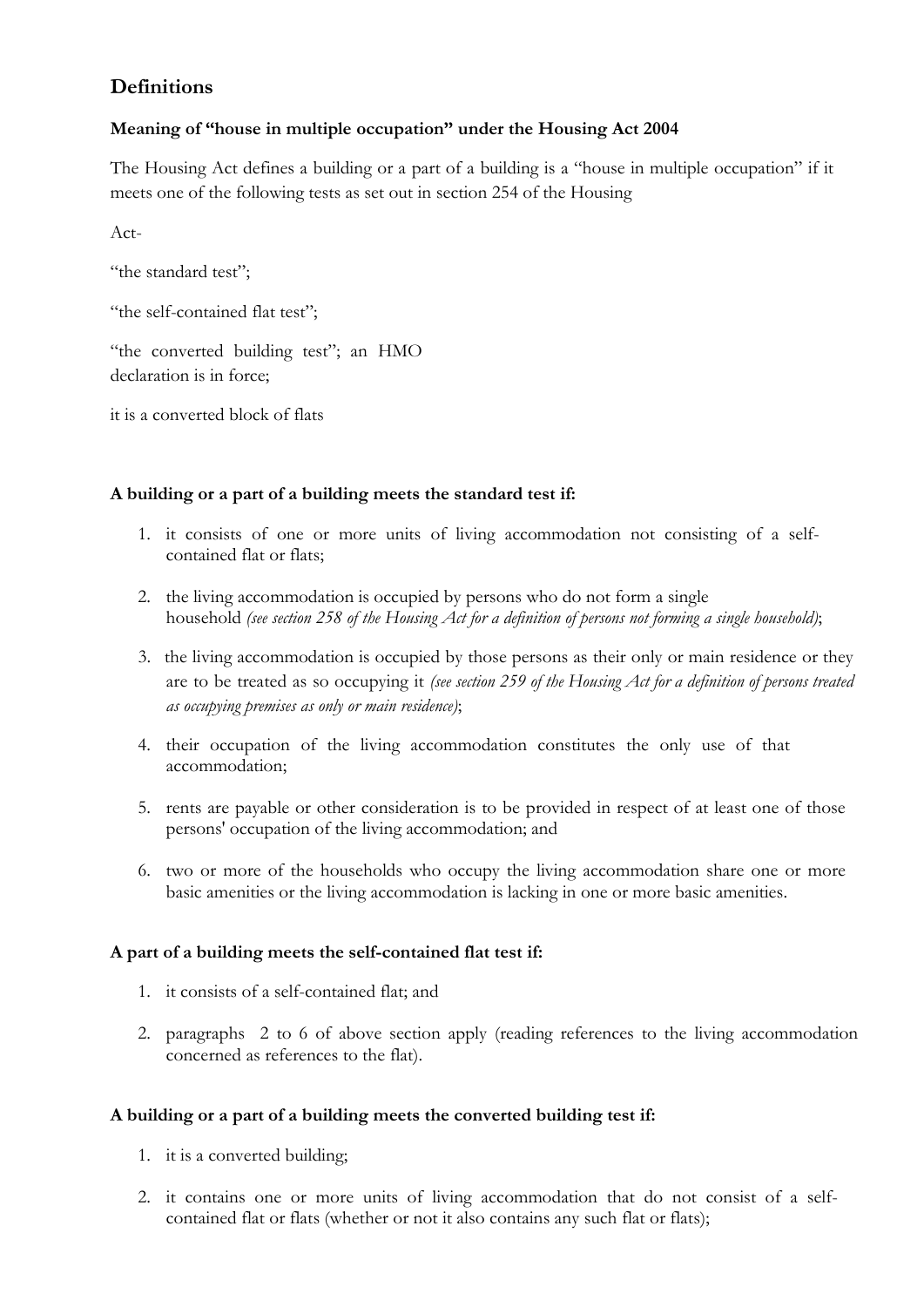- 3. the living accommodation is occupied by persons who do not form a single household (see section 258 of the Housing Act for a definition of persons not forming a single household);
- 4. the living accommodation is occupied by those persons as their only or main residence or they are to be treated as so occupying it (see section 259 of the Housing Act for a definition of persons treated as occupying premises as only or main residence);
- 5. their occupation of the living accommodation constitutes the only use of that accommodation; and
- 6. rents are payable or other consideration is to be provided in respect of at least one of those persons' occupation of the living accommodation.

#### HMO declarations:

Where the local authority are satisfied that a building or part of a building meets one of the above tests they may serve a notice under section 255 of the Housing Act "an HMO Declaration" declaring that the building or part to be a house in multiple occupation.

(Also See Section 255 of the Housing Act)

#### Converted blocks of flats:

Properties that have been converted into self contained flats will be required to provide evidence that the standard of conversion meets as a minimum the standards required by the Building Regulations 1991, i.e. Certificate of Completion. For the purposes of this section a converted block of flats means a building or part of a building:

- 1. On which building work was completed before 1st June 1992 or which is dealt with by regulation 20 of the Building Regulations 1991 (S.I. 1991/2768), and
- 2. Which would not have been exempt under those Regulations, building standards equivalent to those imposed, in relation to a building or part of a building to which those Regulations applied, by those Regulations as they had effect on 1st June 1992; and
- 3. In the case of any other converted block of flats, the requirements imposed at the time in relation to it by regulations under section 1 of the Building Act 1984.

(Also see Section 257 of the Housing Act)

#### Definition of a Bed and Breakfast House in Multiple Occupation:

In Bed and Breakfast establishments, residents usually occupy as "contractual licencees". Occupiers will have no right to "exclusive occupation" and will receive a service as part of their continued occupation such as, "a prepared breakfast".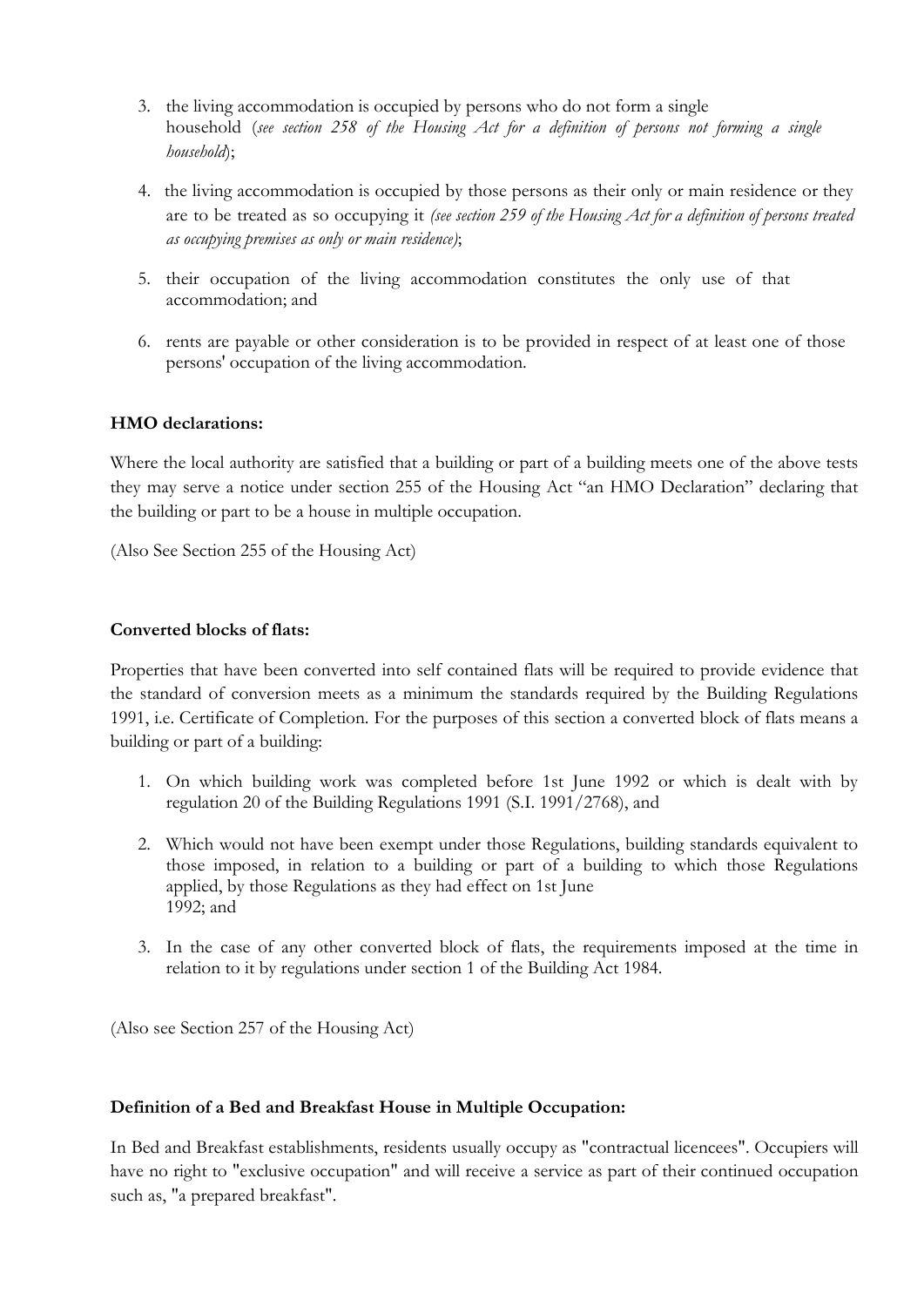## Definition of a Student Hall House in Multiple Occupation:

This is a large unit or clusters of smaller units of accommodation incorporated into a main building exclusively occupied by full time students for part or all of the duration of their education. The make up of these properties can vary from:

- The traditional halls e.g. bedrooms along wings with large communal areas and shared facilities on each storey.
- $\bullet$  To the more recent purpose built  $4 6$  bedroom self contained clusters.

## Definition of a Bedsit:

These are houses occupied as individual rooms where there is some exclusive occupation (usually bedroom/living room) and some sharing of amenities (bathrooms and / or toilets). Cooking and food preparation facilities are usually provided within the individual units of accommodation but some occupants may share a communal kitchen. There is usually no communal living room and each occupant lives otherwise independently of all others.

## Basic amenities means:

A toilet, Personal washing facilities, or Cooking facilities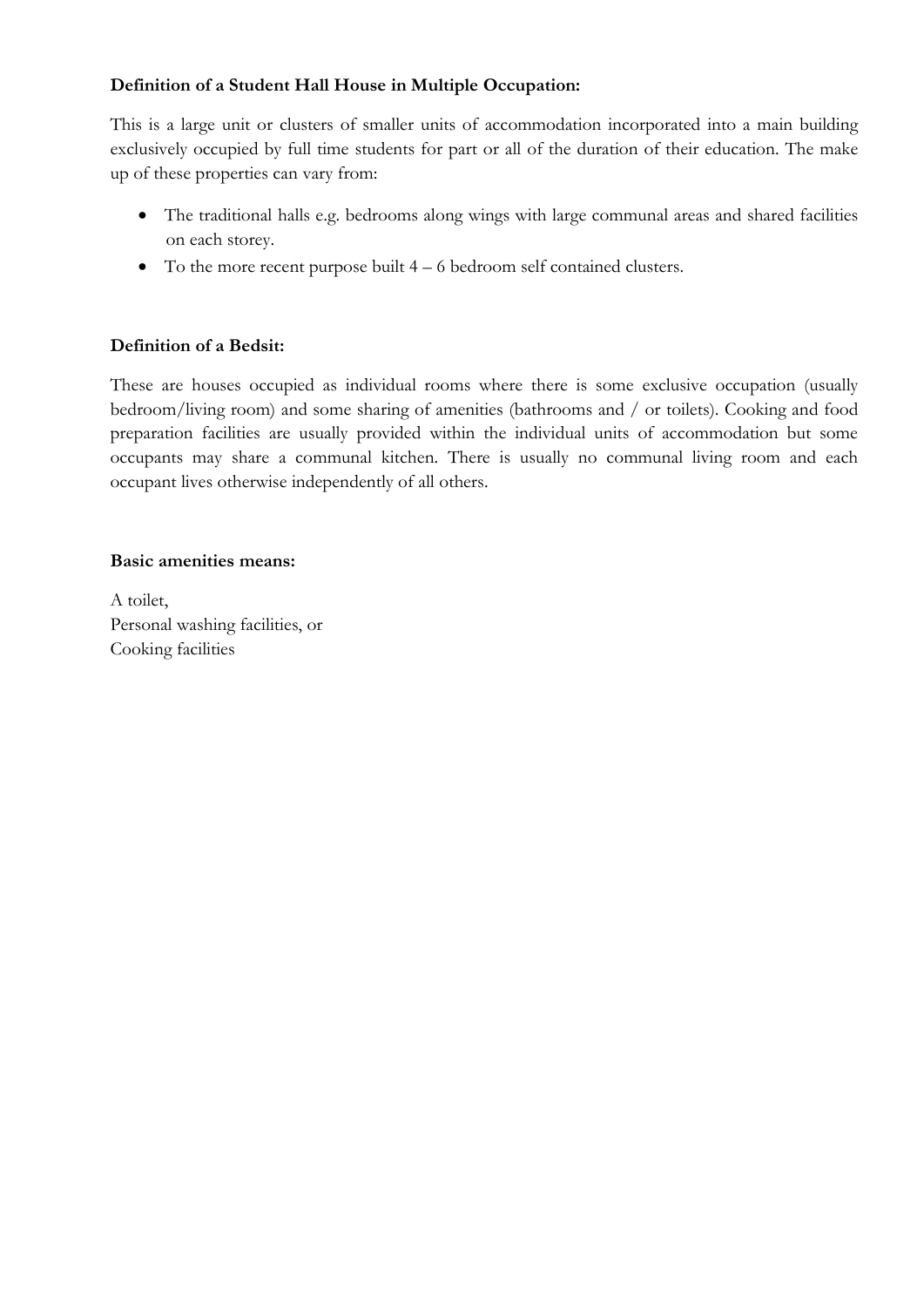## General Housing Conditions Applicable to All Houses in Multiple Occupation

## Housing Health and Safety Rating System

The Housing Act 2004 introduced the Housing Health and Safety Rating System (HHSRS) which provides a risk based methodology for assessing hazards in dwelling houses. The assessment considers the type of hazard, severity, potential of harm etc. The HHSRS is not a standard but a system to enable the hazards to be identified and the risks minimised or removed. This replaced the previous Fitness Standard.

As a standard East Riding of Yorkshire Council would expect any private rented dwelling house including HMOs to be free from serious or Category 1 hazards and high Category 2 hazards. Upon receipt of a complaint or upon the authority's own initiative the council will carry out an HHSRS risk assessment at a HMO/Block of flats and may choose to employ enforcement powers to remedy the hazards where the landlord is not co-operative or remedies forthcoming.

The HHSRS consists of 29 hazards including:

- 1. Damp and mould growth
- 2. Excess Cold
- 3. Excess Heat
- 4. Asbestos and Manufacture Mineral Fibers MMF
- 5. Biocides
- 6. Carbon monoxide and fuel combustion products
- 7. Lead
- 8. Radiation
- 9. Uncombusted fuel gas
- 10. Volatile organic compounds
- 11. Crowding and space
- 12. Entry by intruders
- 13. Lighting
- 14. Noise
- 15. Domestic hygiene, pests and refuse
- 16. Food Safety
- 17. Personal hygiene, sanitation and drainage
- 18. Water supply for domestic purposes
- 19. Falls associated with baths etc
- 20. Falls on the level
- 21. Falls associated with stairs and steps
- 22. Falls between levels
- 23. Electrical hazards
- 24. Fire
- 25. Hot surfaces and materials
- 26. Collision and entrapment
- 27. Explosions
- 28. Ergonomics
- 29. Structural collapse and falling elements

Guidance for Landlord and Property Related Professionals on HHSRS can be obtained from; https://www.gov.uk/government/uploads/system/uploads/attachment\_data/file/9425/150940.p df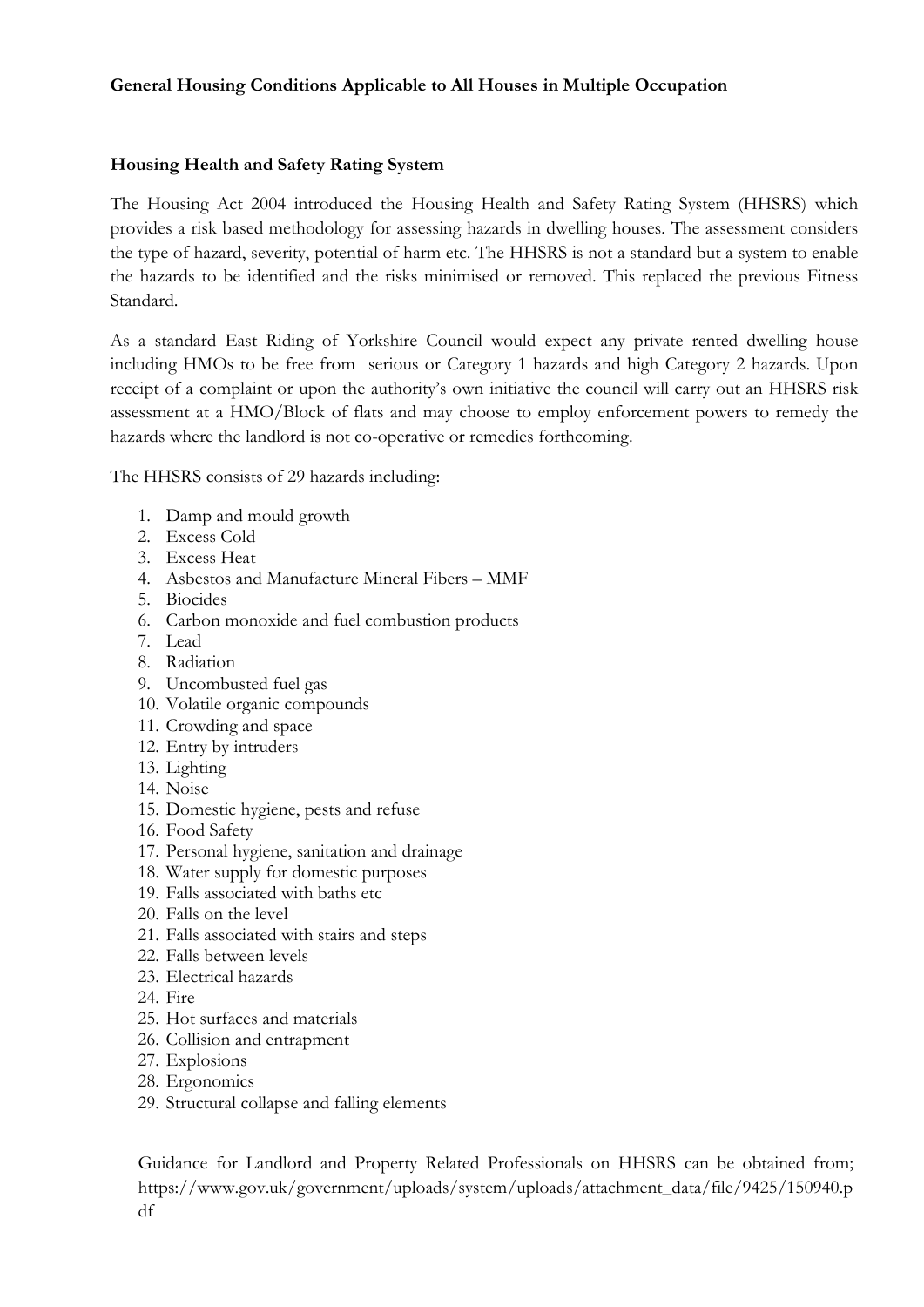#### Standards Applicable to Houses in Multiple Occupation

#### Natural and artificial lighting

All habitable rooms should have an adequate level of natural light, provided via a clear glazed window or windows. (It is advisable that the glazed area is to be equivalent to at least one-tenth of the floor area). Where practicable, all staircases, landings, passages, kitchens, bathrooms and toilets should be provided, with a window. Windows to bathrooms and toilets should be glazed with obscured glass.

Artificial Lighting: - All rooms and circulations areas within the property should have provision for electric lighting and should be controlled from suitable located switch points.

Lighting on stairs should be capable of being switched on and off from both upstairs and downstairs.

#### Ventilation

All habitable rooms require adequate ventilation.

Either directly to external air by a window, with an openable area equivalent to at least  $1/20<sup>th</sup>$ floor area of room.

Or If there is no natural ventilation in kitchens, bathrooms, WC mechanical ventilation should be provided to allow an adequate number of air changes per hour.

Habitable rooms need suitable and adequate floor to ceiling height to allow proper circulation of air.

#### Space heating

Premises and each unit of accommodation should be provided with an adequate controlled fixed form of heating system capable of maintaining reasonable temperature in all parts of premises.

Portable heating appliances and appliances dependent upon liquid fuel or liquid fuel gas under pressure are not acceptable.

#### Security

All entrances to property should be well lit, especially ground floor/basement rooms/external staircases.

External flat entrance doors to communal area should be self closing.

Ensure security devices/locks do not hinder means of escape in case of fire.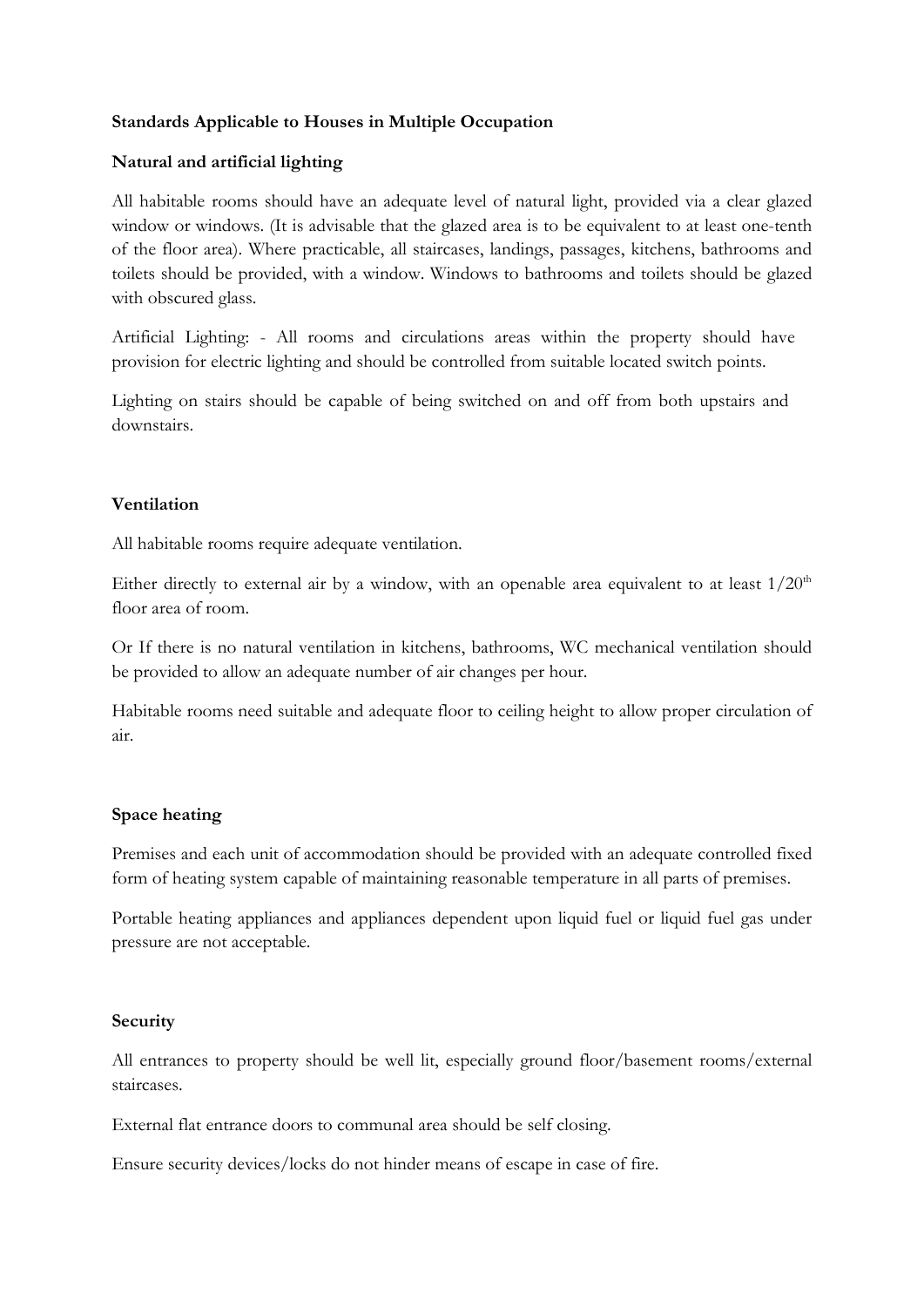## Water supply

An adequate supply of cold drinking water under adequate mains pressure should be available from the kitchen sink.

#### Bathrooms and sanitary conveniences

Baths, showers, wash hand basins must be located within reasonably sized compartments and constructed to maintain privacy.

All bathrooms and toilets must be suitably located in or in relation to the living accommodation in the HMO.

"Suitably located bathrooms" means that they are not more than two floors distant in relation to the sleeping accommodation.

"Suitably located water-closet (WC)" facilities shall be not more than one floor distant from living and sleeping accommodation and have a wash hand basin within the wc.

## Self-catering kitchen facilities

To include suitable and sufficient:

- Sink and draining board with hot/cold water.
- Storage for food, kitchen utensils and crockery.
- Refrigerator and freezer of adequate capacity (may be combined).
- Work top area impervious for food preparation.
- Proper cooking appliance with rings/grill/oven.
- Appliances dependent on liquid fuel or liquefied gas under pressure not acceptable.
- Storage for internal waste and recycling where there are communal street bins.

#### Refuse

- Sufficient refuse and recycling receptacles must be provided for tenants use.
- An external hard standing area with suitable and convenient access for use by tenants for storage of receptacles.
- Area should be kept clean.
- All refuse should be removed from the property.
- Tenants to be made aware of refuse and recycling collection systems, including advising tenants that receptacles should be returned to the boundary of the property on collection day.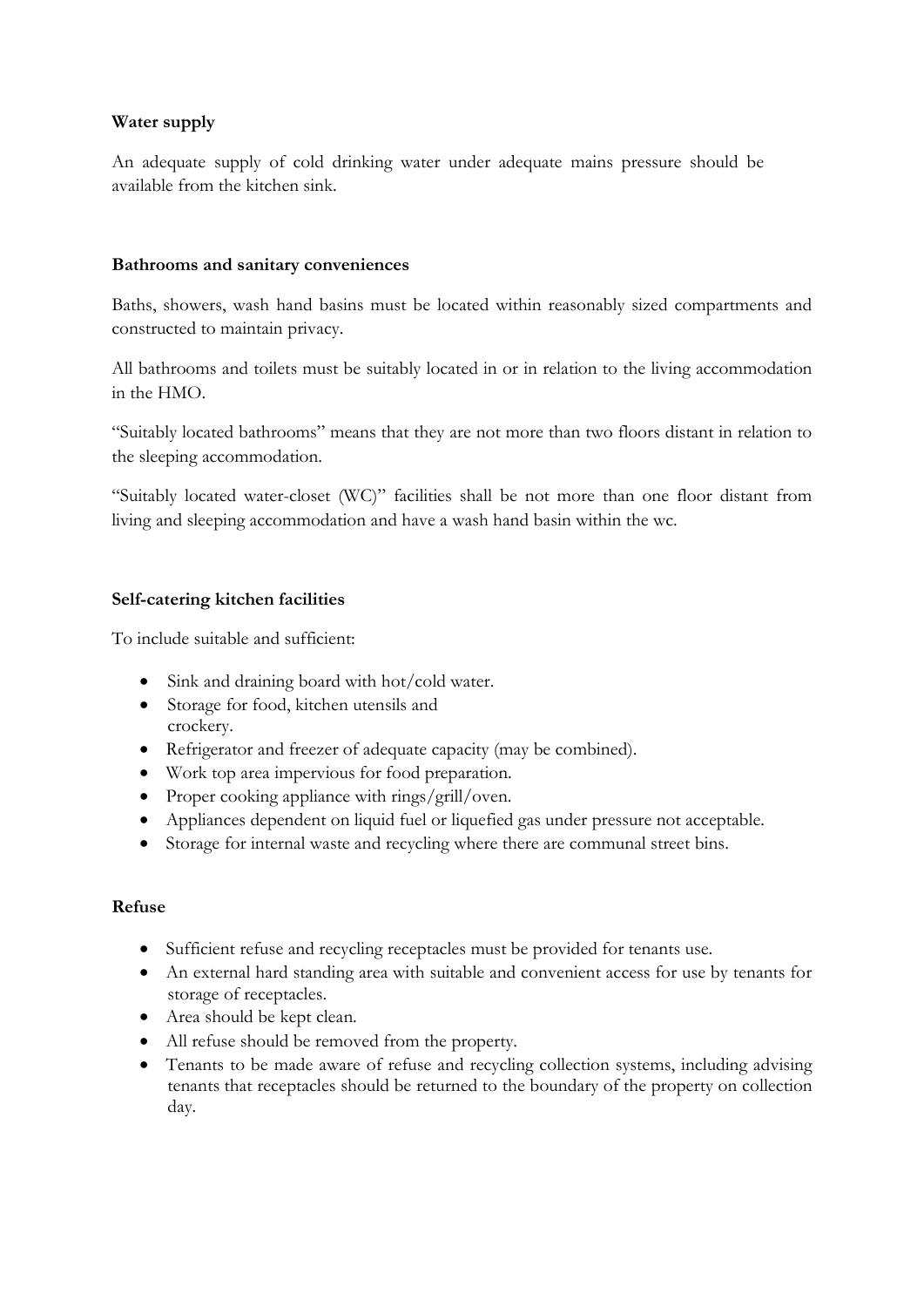Recycling containers can be requested and provided according to need. For information go to http://www2.eastriding.gov.uk/environment/bins-rubbish-recycling/bins-andcollections/request-new-bins.

#### Antisocial Behaviour

Antisocial behaviour covers a wide range of problems and includes any behaviour that is capable of causing nuisance or annoyance to an individual(s) or the wider community. This type of behaviour can include:

Harassment and intimidating behaviour.

Hate crime, for example racist or homophobic abuse.

Behaviour that creates alarm and fear noisy neighbours and loud parties.

Problems associated with people supplying, dealing or using drugs.

 People acting in a manner which is likely to cause distress or nuisance to others, due to the consumption of alcohol.

Vandalism, graffiti and other deliberate damage to property.

Rubbish or litter lying around, abandoned cars etc.

Anti-social behaviour may or may not constitute criminal activity. The key determinant in deciding whether particular behaviour is anti-social or not should be the impact of the behaviour on others.

Landlords have a duty to take reasonable steps to ensure that tenants and their visitors are not causing problems within the boundaries of the property through anti-social behaviour.

East Riding of Yorkshire Council where appropriate will support landlords who are working towards tackling any issues of anti-social behaviour and engage with the council.

#### General

Room divisions must provide adequate sound insulation. Each letting where divided into separate lettings must have a separate supply gas/electricity.

All works must be completed in accordance with;

Gas Safety (Installation & Use) Regulations 1998

IEE (Institute of Electrical Engineers) Wiring Regulations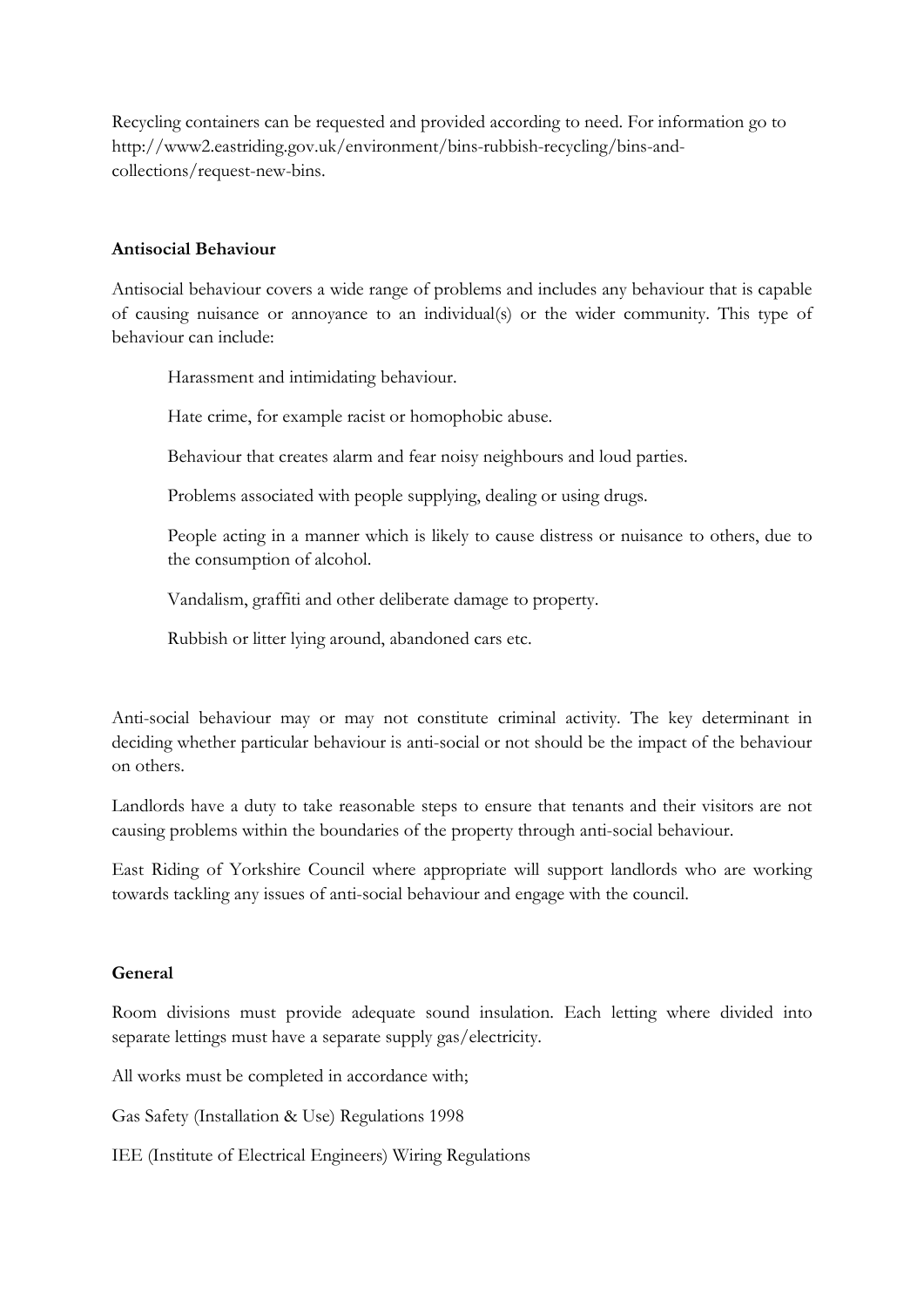Furniture and Furnishings (Fire) (Safety) Regulations 1988 (as amended 1989 & 1993).

The Council takes a serious view of the disconnection of Electricity, Gas or Water services. In appropriate cases they will utilise Section 33, Local Government (Miscellaneous Provisions) Act 1976 to sequestrate rents or recover costs direct from owners in order to pay outstanding accounts.

In addition to (or instead of) utilising Section 33, owners and/or agents may be prosecuted for causing or allowing a disconnection in circumstances, which constitute an offence under any appropriate legislation (e.g. Breaches of Management Regulations, Protection from Eviction Act 1977 etc.)

If you wish to deviate from any of the above standards you must discuss this with the Council. East Riding of Yorkshire Council encourages quality accommodation and adopts a flexible approach to discussions with landlords. If you are able to provide an alternative solution that works for your property that is within the legislative framework this will be considered by the Council.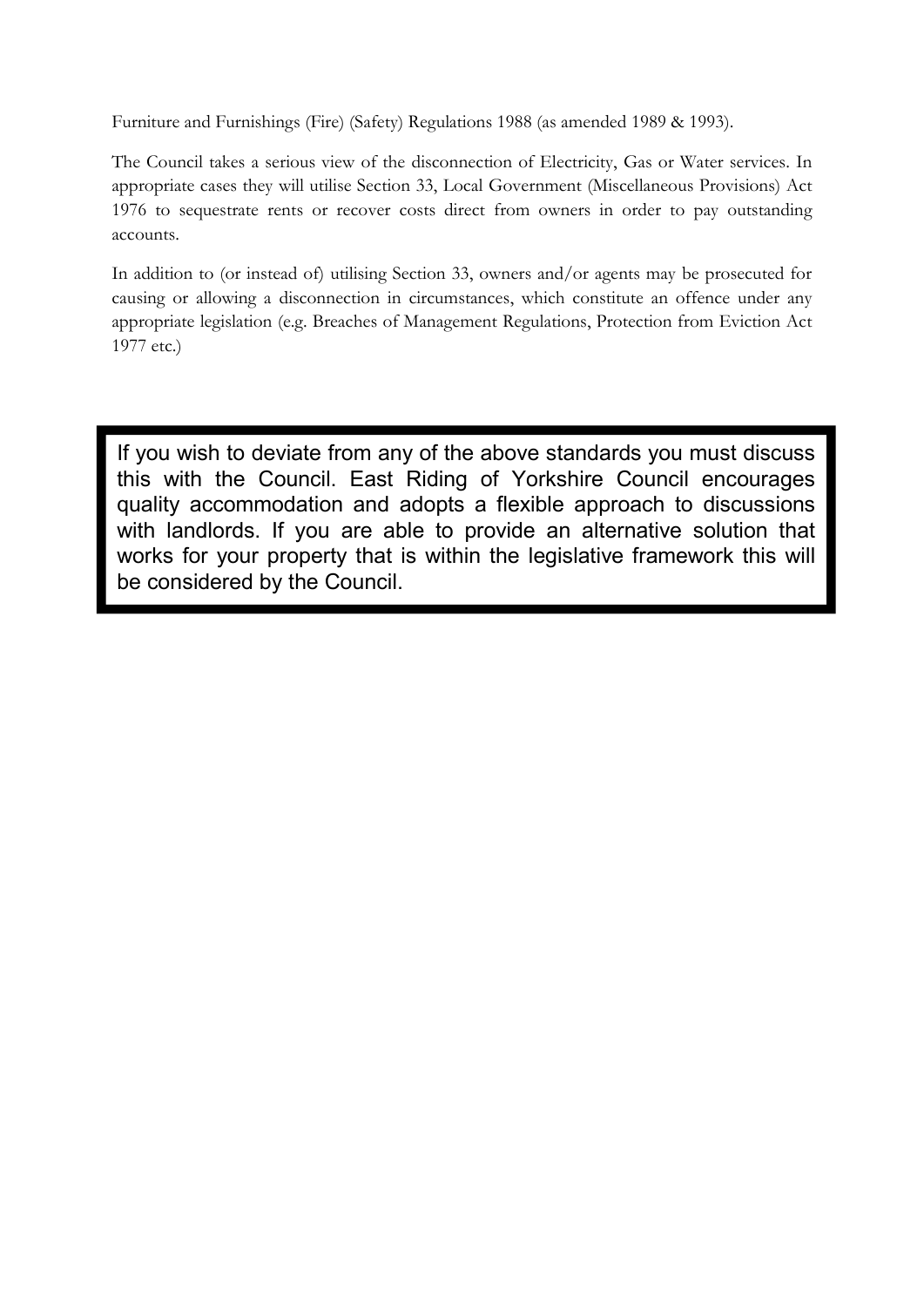# Space and Layout

The council must consider whether the accommodation is suitable for the particular number and type of persons likely to occupy it. The council will not just consider the number and sizes of rooms but also the layout and shape in considering what represents an adequate standard. Consideration must be given to the proposed number of persons occupying the building to ensure that there are sufficient bedrooms, communal living areas and suitably located amenities appropriate to the occupiers' needs and to avoid overcrowding.

The calculation of room size only takes into consideration the floor space where the ceiling height is greater than 1.5 metres, and assumes the majority of the room to be of a minimum height of 2.14 metres and free of potential harmful obstructions e.g. low beams. It also excludes projecting chimney breasts, space immediately behind the door where it is no wider than the door itself and in the case of bedrooms, the floor space of any en suite bathroom or wc.

Every bedroom is expected to be capable of accommodating; a bed, wardrobe (except where a built-in wardrobe of equal size is provided) and chest of drawers. Each bedroom must also have adequate activity and circulation space around the furniture and fittings.

Any room with a floor area of less than 4.64m<sup>2</sup> must not be used as sleeping accommodation.

Rooms which are not provided with natural light or ventilation are not suitable for use as living or bedroom accommodation regardless of size.

The council do not consider a bedroom to be suitable for more than two persons.

There must be no obligation on occupiers to share a bedroom.

Kitchens and dining rooms must be on the same storey. Shared kitchens without an adjacent dining space must not be situated more than one storey from any living accommodation. Where the landlord provides a catering service, through a communal kitchen, a separate dining space must be provided.

The following are recommended as the minimum room sizes:

## Accommodation with facilities shared by the occupiers

These standards apply where there is sharing of some or all amenities i.e. kitchen or bathroom and include HMOs where:

- occupiers live independently of each other, e.g. single room lettings or bedsit accommodation (kitchen facilities within their individual room);
- occupiers forming a defined group e.g. students.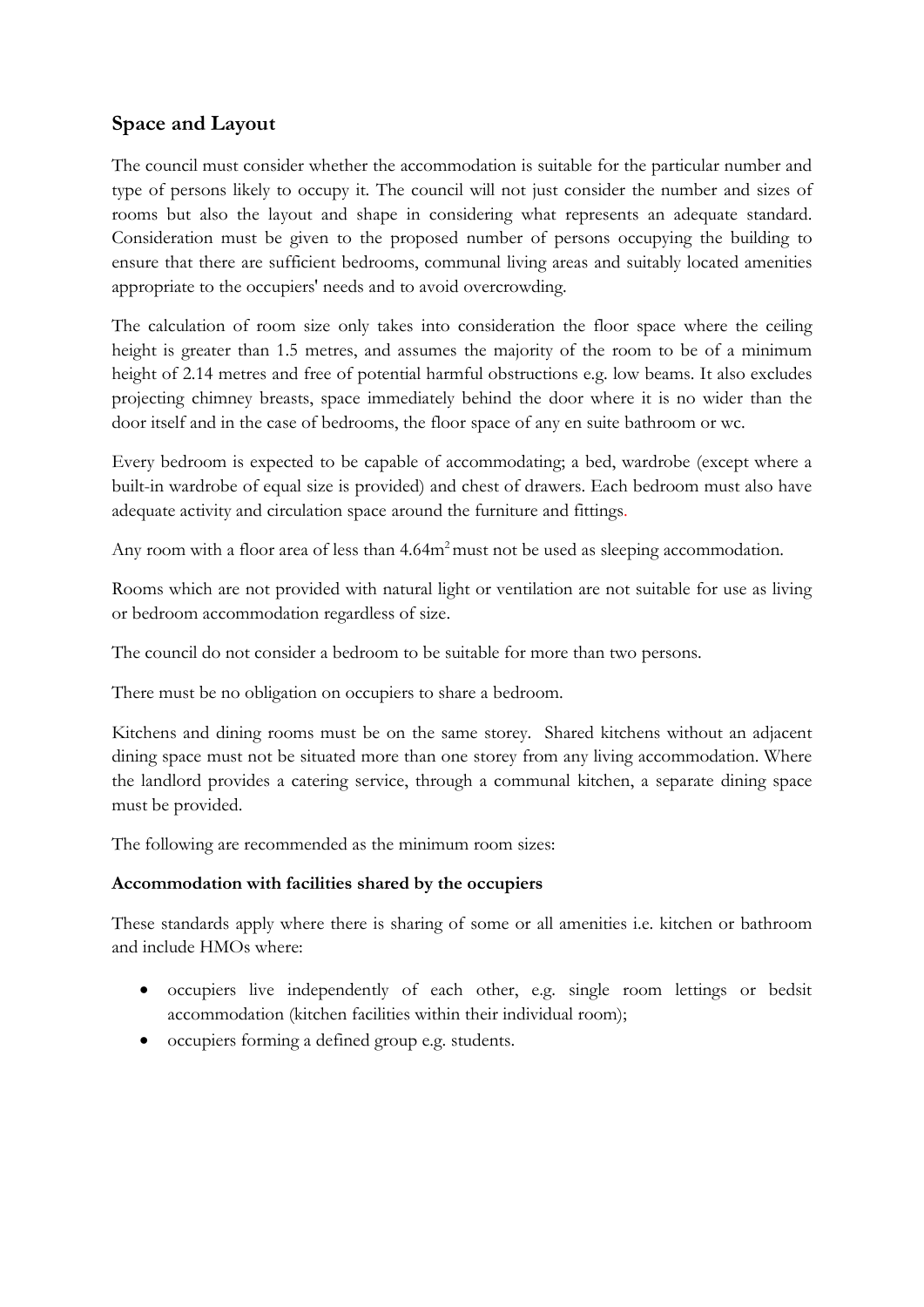| <b>Bedrooms within shared</b>                                           | <b>Number of persons</b>                                       |                  |
|-------------------------------------------------------------------------|----------------------------------------------------------------|------------------|
| houses                                                                  |                                                                | 2                |
| Bedroom (where there is a<br>communal living room within the<br>house)  | $6.51m2$ over 10 years of age<br>4.64 $m2$ under the age of 10 | $11 \text{m}^2$  |
| Bedroom (where there is no<br>communal living room within the<br>house) | 10 <sup>m²</sup>                                               | 15m <sup>2</sup> |

| Rooms shared by the | Number of persons |                  |  |
|---------------------|-------------------|------------------|--|
| occupiers           | $1$ to $6$        | 7 to 10          |  |
| Kitchen             | $7m^2$            | 11m <sup>2</sup> |  |
| Living Room         | 11m <sup>2</sup>  | 16m <sup>2</sup> |  |

#### Bedsits

| Where the room is for the sole use of the | Number of persons |                  |
|-------------------------------------------|-------------------|------------------|
| occupier(s)                               | $\mathbf{1}$      | $\overline{2}$   |
| Bedroom                                   | $6.51m^2$         | 11m <sup>2</sup> |
| Kitchen                                   | 4m <sup>2</sup>   | $5m^2$           |
| Combined kitchen and living room          | $11m^2$           | $15m^2$          |
| Combined bedroom and living room          | $9m^2$            | 14m <sup>2</sup> |
| Combined bedroom, living room and kitchen | $13m^2$           | $19m^2$          |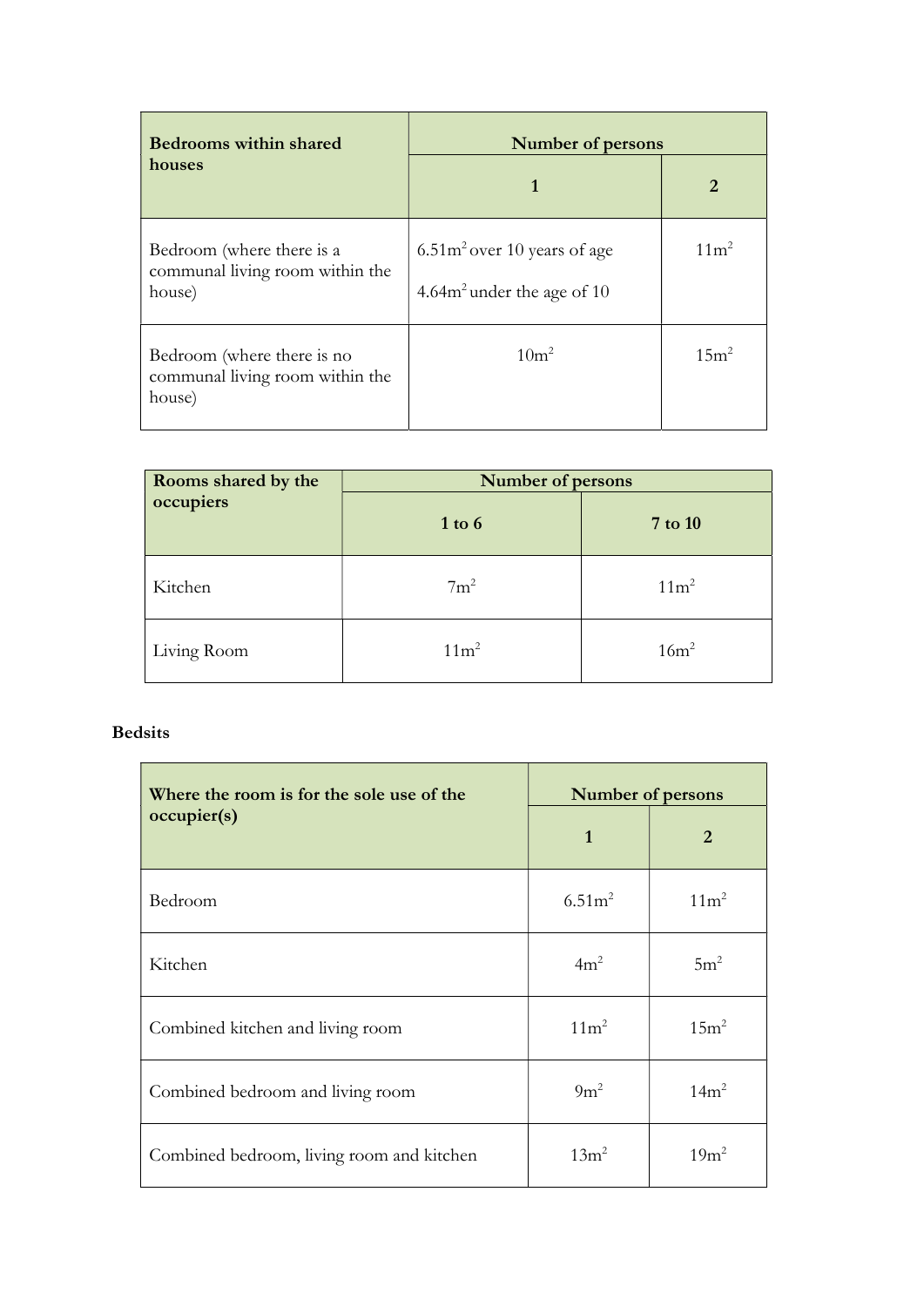#### Amenity Standards

#### Bathroom and sanitary conveniences

Where all or some of the units of living accommodation in an HMO do not contain bathing and toilet facilities for the exclusive use of each individual household:

- there must be an adequate number of bathrooms, toilets and wash-hand basins suitable for personal washing for the number of persons sharing those facilities; and
- where reasonably practicable there must be a wash hand basin with appropriate splash back in each unit other than a unit in which a sink has been provided.

having regard to the age and character of the HMO, the size and layout of each flat and its existing provision for wash hand basins, toilets and bathrooms.

| Number of persons | Shared bathroom/WC amenity provisions                                                                                       |  |
|-------------------|-----------------------------------------------------------------------------------------------------------------------------|--|
| 1 to 4            | At least 1 bathroom and 1 WC with wash-hand<br>basin (the bathroom and WC may be<br>combined)                               |  |
|                   | 1 bathroom <b>AND</b>                                                                                                       |  |
| 5                 | 1 separate WC with wash-hand basin but the<br>WC can be contained within a second<br>bathroom                               |  |
| 6                 | Either                                                                                                                      |  |
|                   | a) the standards for $7$ to $10$ persons $OR$                                                                               |  |
|                   | b) two bathrooms each containing a WC,<br>wash-hand basin and a Bath or Shower.                                             |  |
|                   | 2 bathrooms AND                                                                                                             |  |
| $7$ to $10$       | 2 WCs with wash-hand basins one of which<br>must be separate. The other WC can be<br>contained within one of the bathrooms) |  |
|                   | 3 bathrooms <b>AND</b>                                                                                                      |  |
| 11 to 15          | 3 WCs with wash-hand basins one of which<br>must be separate. 2 of the WC's can be<br>contained within 2 of the bathrooms   |  |

All baths, showers and wash hand basins in an HMO must be equipped with taps providing an adequate supply of cold and constant hot water.

Hot water may be provided by any of the following methods:

- Piped from storage and boiler
- Immersion Heater
- Fixed gas appliance, e.g. multipoint Instantaneous heaters (only to wash hand basins and electric showers) having a minimum rating of 6KW.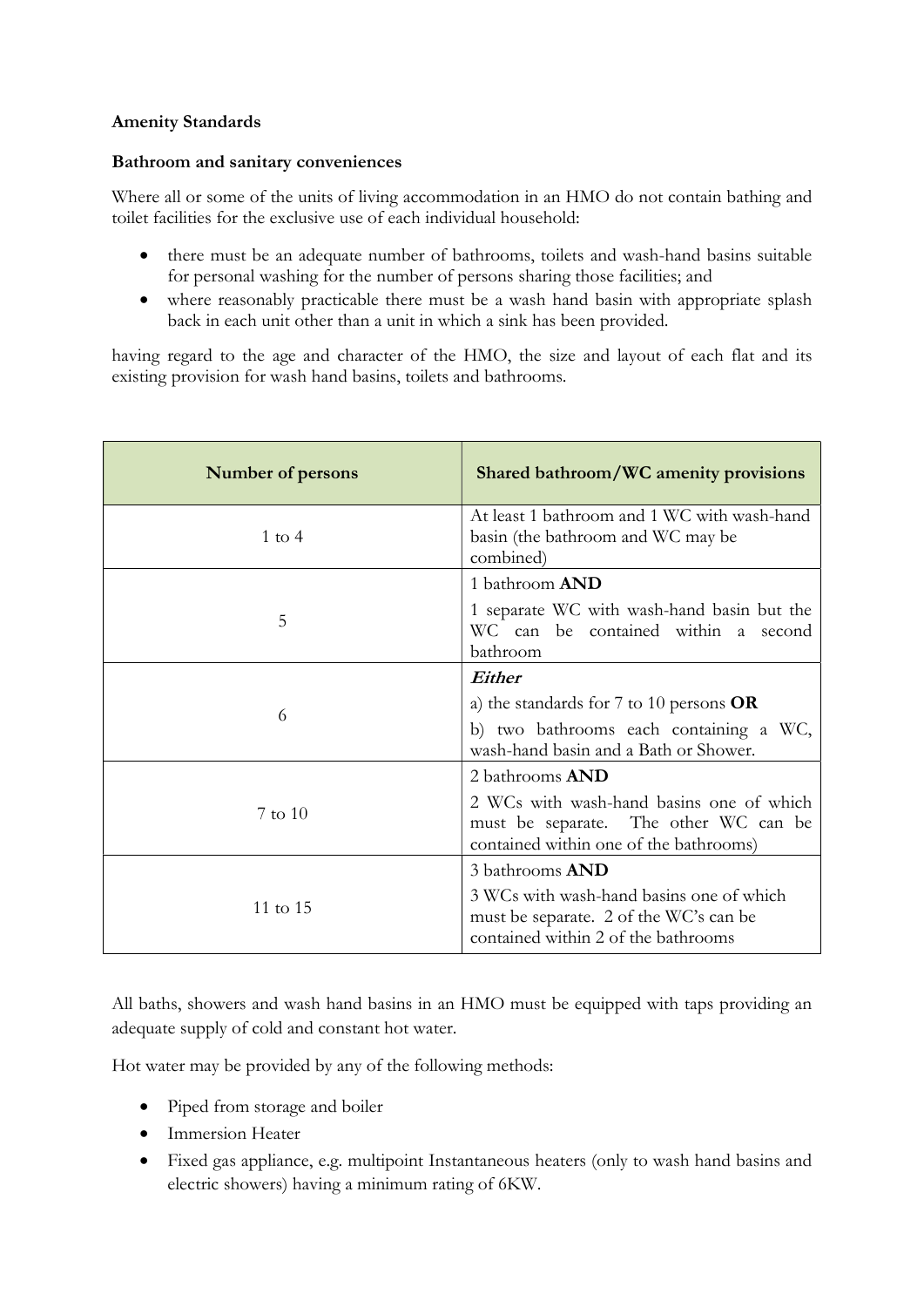Wash hand basins and baths must to be provided with a two course tiled splash back.

In the case of a shower whether in its own compartment or over a bath, the splash-back shall be 150mm above the height of the shower head and up to the edge of a fixed shower screen. Where a shower curtain is used the splash back should extend 300mm beyond the shower curtain. All joints shall be adequately sealed.

All bathrooms in an HMO must be suitably and adequately heated and ventilated.

Heating should be provided in every habitable room and bathroom which is capable of maintaining a 21 degrees Celsius (°C) temperature difference with the external air when the outside temperature is -1°C. (The provision of insulation can assist in meeting this standard.)

Heating should be controllable, safely and properly installed and maintained. It should be appropriate to the design, layout and construction, such that the whole dwelling can be adequately and efficiently heated.

All bathrooms shall be provided with adequate ventilation, which can be by an openable window of a minimum 1/20 of the floor area or fitted with an extractor fan capable of achieving 3 air changes per hour. A permanent means of ventilation in the form of a flue, airbrick or trickle vent shall also be provided in the bathroom.

All bathrooms and toilets in an HMO must be of an adequate size and layout.

All baths, toilets and wash hand basins in an HMO must be fit for the purpose.

All bathrooms and toilets in an HMO must be suitably located in or in relation to the living accommodation in the HMO.

Suitably located bathrooms mean that there shall be bathroom facilities not more than one floors distant in relation to the sleeping accommodation.

Suitably located water closet facilities shall be not more than one floor distant from living and sleeping accommodation.

The standard for bathroom/WC facilities in Section 257 HMO's (poorly converted block of flats) is contained in SI 373 2006, Regulation 8, as amended by SI 1903, 2007, Regulation 12 is that all bathrooms and toilets contained in each flat must be of an adequate size and layout, and all wash-hand basins must be suitably located and be fit for purpose, having regard to the age and character of the HMO, the size and layout of each flat and its existing provision for washhand basins, toilets and bathrooms.

In consideration of the suitability of bathroom/WC facilities in Section 257 HMO's the facilities shall comply with standards detailed above.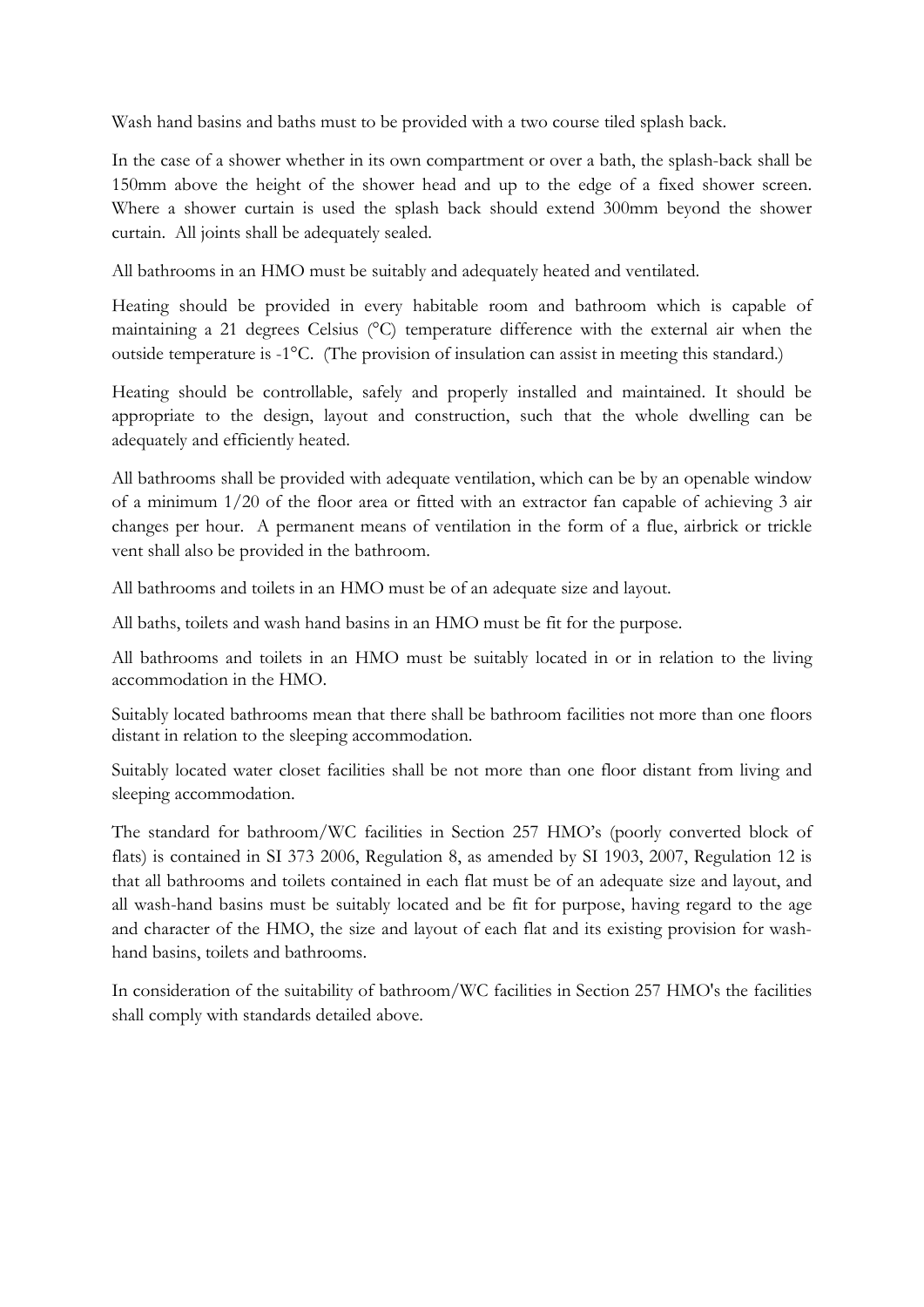## Kitchens

#### Shared houses

Where all or some of the units of accommodation within the HMO do not contain any facilities for the cooking of food.

There must be a kitchen, suitably located in relation to the living accommodation, and of such layout and size and equipped with such facilities so as to adequately enable those sharing the facilities to store, prepare and cook food;

The kitchen must be equipped with the following equipment, which must be fit for the purpose and supplied in a sufficient quantity for the number of those sharing the facilities;

| Number of<br>persons | <b>Sinks</b>                                                                                                            | Cooking<br>facilities                                                                                | <b>Refrigerators/Freezers</b>                                                                            | <b>Food Storage</b>                                                                                                          |
|----------------------|-------------------------------------------------------------------------------------------------------------------------|------------------------------------------------------------------------------------------------------|----------------------------------------------------------------------------------------------------------|------------------------------------------------------------------------------------------------------------------------------|
| $1$ to $5$           | 1 sink with<br>draining board                                                                                           | 1 cooker with<br>four ring hob<br>and grill                                                          | Minimum of 1 cubic foot<br>(28 litres) refrigerator space<br>per person with additional<br>freezer space | One 500mm<br>wide base unit<br>or wall<br>cupboard per<br>person (the<br>space below the<br>sink will not be<br>acceptable). |
| 6                    | 1 double<br>bowled sink<br>with draining<br>board<br><b>OR</b><br>1 sink with<br>draining board<br>and a<br>dishwasher. | 1 cooker with<br>four ring hob<br>and grill<br><b>AND</b><br>Combination<br>microwave with<br>grill. | Minimum of 1 cubic foot<br>(28 litres) refrigerator space<br>per person with additional<br>freezer space | One 500mm<br>wide base unit<br>or wall<br>cupboard per<br>person (the<br>space below the<br>sink will not be<br>acceptable). |
| 7 to 10              | 2 separate sinks<br>with draining<br>boards                                                                             | 2 separate<br>cookers with<br>four ring hobs<br>and grills                                           | Minimum of 1 cubic foot<br>(28 litres) refrigerator space<br>per person with additional<br>freezer space | One 500mm<br>wide base unit<br>or wall<br>cupboard per<br>person (the<br>space below the<br>sink will not be<br>acceptable). |

No more than two sets of cooking facilities shall be allowed in one kitchen.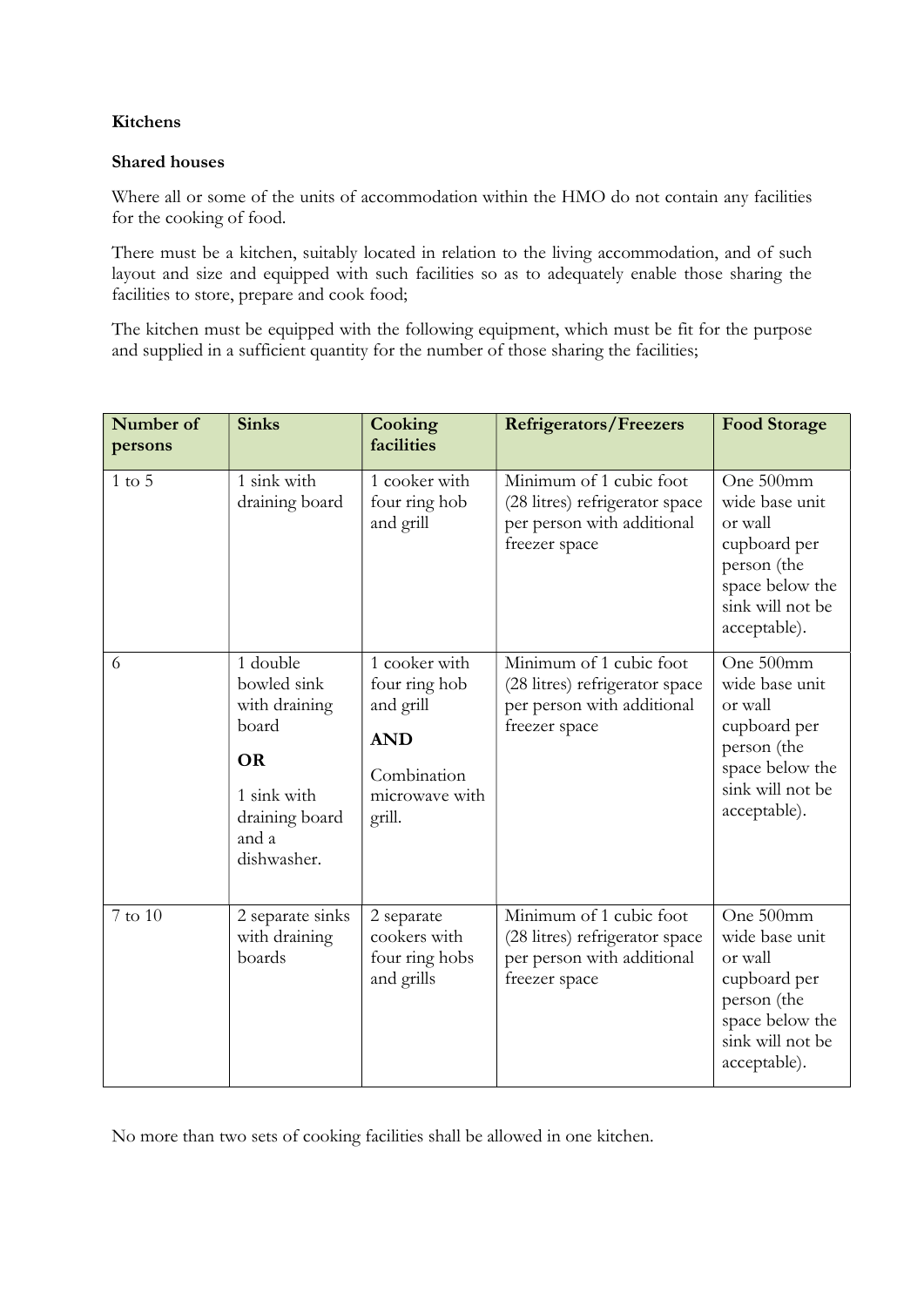Sinks shall be at the ratio of one sink for 5 persons. Where a house is occupied by 6 persons, the provision of a double-bowled sink, or a dishwasher (in addition to a sink) may be treated as meeting this standard where the Council considers that such provisions adequately meet the occupier's needs.

A suitable two course tiled splash back should be provided to the sink and draining board, and all joints shall be adequately sealed.

An adequate supply of cold and constant hot water to each sink supplied. Hot water may be provided by any of the following methods:

- Piped from storage and boiler
- Immersion heater
- Fixed gas appliance, e.g. multipoint
- 3KW heater with a 10-litre storage reservoir

Kitchens shall be equipped with cookers with a minimum of 4 rings, a standard sized oven and a grill. They shall be usually provided at a ratio of one per 5 persons sharing the kitchen. Where an HMO is occupied by 6 persons the provision of a cooker with more than 4 rings and more than one oven, or, a combination microwave oven (in addition to a cooker with 4 rings, an oven and a grill) may be treated as meeting this standard where the Council considers such provision adequately meets the occupiers needs.

In addition to sockets provided for appliances required by these standards, a minimum of 4 sockets (e.g. 2 double sockets) should be provided and located in a safe position. This provision is for up to 5 persons. For kitchens for more persons a further double socket is required for each additional three persons or part of three persons using the kitchen to be sited above worktop height.

Worktops shall be a minimum of 500mm depth and a length of 0.5m plus 0.5m per person, in addition to any work surface taken by an appliance, sink unit or cooker required satisfy the standards set out above. Where a 600mm deep worktop is fitted there shall be a minimum length of 0.4m plus 0.4m per person. Reductions to the specified standard may be treated as meeting the standard where the Council considers the room adequately meets the occupiers needs, that the reduction in size is not more than 15% of the full standard, and that there is still work surface available in sufficient quantity and location to allow the safe preparation and cooking of food. The provision of two separate runs of accessible worktop will be a key factor in deciding lower provision is acceptable

A suitable two course splash-back should be provided to any work surface that abuts a wall and all joints shall be adequately sealed.

Food cupboards shall be the equivalent of a minimum of one 500mm wide base unit or wall cupboard per person. The space in a sink unit below the sink will not be acceptable.

Refrigerators with an adequate freezer compartment (or, where the freezer compartment is not adequate, adequate separate freezers);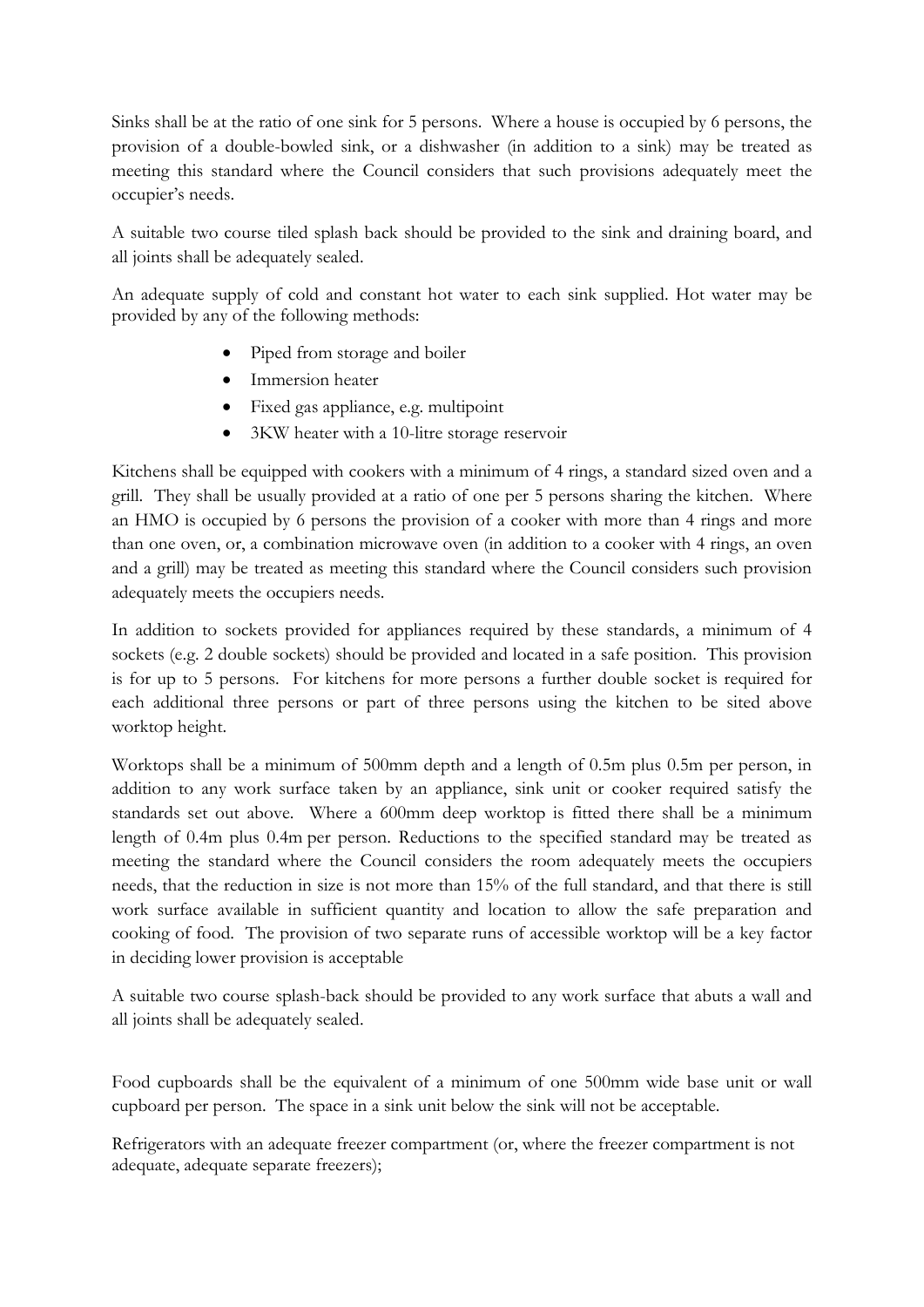Fridge space shall be a minimum one cubic foot of space (28 litres) per person in addition to the freezer compartment.

There must be appropriate refuse disposal and recycling facilities.

Kitchens shall be fitted with an appropriate extractor fan. This shall be capable of achieving 6 air changes per hour.

Where the landlord provides some catering services and additional services are required to comply with The Food Hygiene (England) Regulations 2006 the landlord must provide these services. Where all meals are provided by the landlord some self-catering facilities will need to be provided. The Council will consider the circumstances of each case and decide the selfcatering services that are required to adequately meet the occupiers needs.

## **Bedsits**

Adequate kitchen facilities must be provided to allow the storage, preparation and cooking of food in a safe and hygienic manner to the following minimum standard:

Two rings/hot plates together with a minimum of 1 cu. ft. (28 litres) oven and a grill. For occupancies of two persons, the minimum requirement is three rings/hot plates together with a full sized oven and grill. For occupancies of three or more persons a full size cooker is required. Cookers shall be positioned at a location and height to allow safe use

A sink with an adequate supply of cold and constant hot water;

A suitable work surface a minimum 0.5m deep and a length of 0.9m plus 0.5m per additional person using the facility shall be provided. An appropriate table in the kitchen area of suitable size and type may be considered an acceptable alternative for half of the requirement

Sufficient electrical sockets; a minimum of 3 single socket outlets shall be located above the work surface for the use of portable appliances in addition to any sockets for appliances required by these standards, situated in convenient positions for the user

Cupboards for the storage of kitchen utensils, crockery and food shall be required a minimum of one 500mm wide base unit or wall cupboard per person. The space located below the sink should not be treated as a food cupboard for the purpose of this standard

A refrigerator. (Fridge space shall be a minimum 1 cu. ft. (28 litres) of space per person plus a freezer compartment) The fridge shall be capable of maintaining an internal temperature of  $5^{\circ\circ}$ 

The standards referred to above regarding appliances do not apply where:

- the landlord is not contractually bound to provide such appliances or equipment;
- the occupier of accommodation is entitled to remove such appliances or equipment from the HMO; or
- the appliances or equipment are otherwise outside the control of the landlord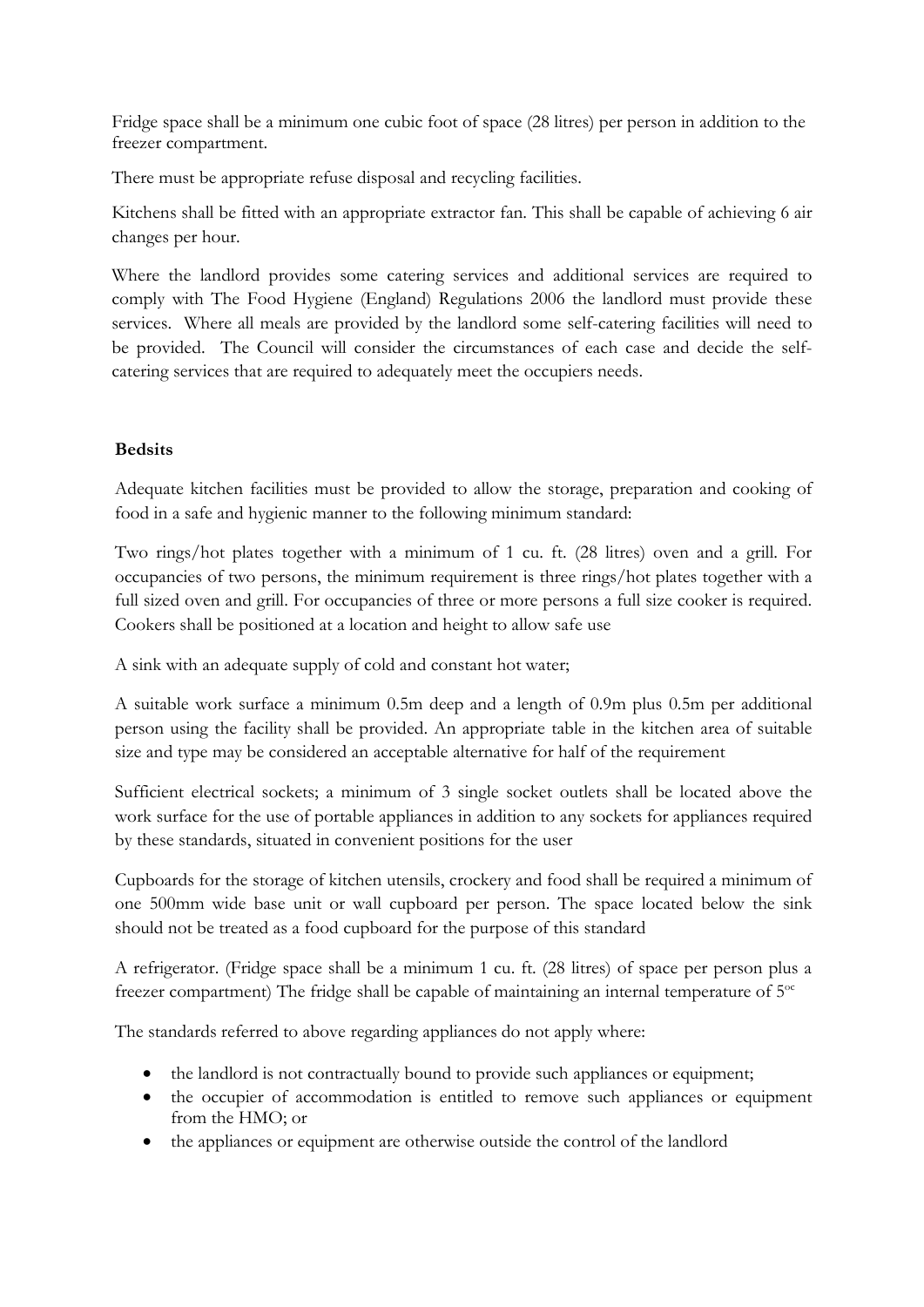## Self contained flats

Each aspect for a self contained flat shall be based on the Housing, Health and Safety Rating System (HHSRS) and relevant guidance.

#### Standards Specific to Hostels and Bed and Breakfast Establishments

Kitchen facilities used by the management to provide meals for residents must comply with the Food Safety Act are to be separate from the self-catering facilities.

The sharing of bedrooms is not permitted unless:

- They are married, or living together as if married.
- They are parent and child (as long as the child is the same sex as the parent, or the child is under 10 years of age if they are the opposite sex.
- They are members of the same family and are both of the same sex. For example 2 brothers, (if below 10 years of age, opposite sexes can share a room).

Note: There may be exceptions to the above sharing rule in bona fide hostels and similar establishments. Advice should be sought from the Council in these cases and any exceptions to the above sharing rule must be formally agreed.

Suitable office accommodation for the staff is to be provided according to the needs of the establishment.

In the event of living accommodation being provided for staff the accommodation must afford all amenities necessary to ensure reasonable comfort.

Adequate staff supervision is to be provided according to the needs of the establishment.

Where necessary the council may require the continuous presence of a member of staff 24 Hours per day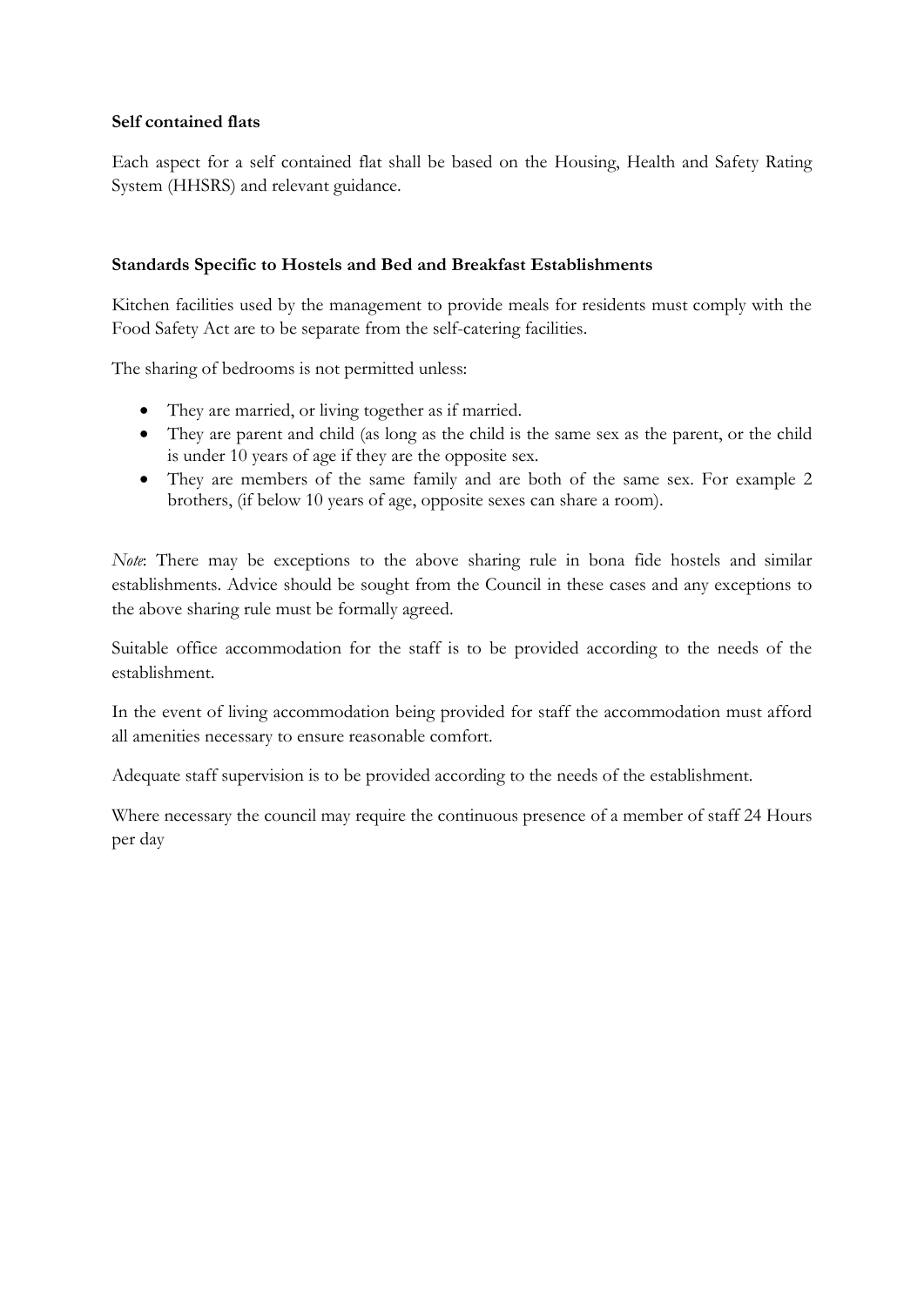# Means of Escape in case of Fire/ Fire Standards

Please see the Local Authorities Coordinators of Regulatory Services (LACORS) Guidance on Fire Safety at http://www2.eastriding.gov.uk/housing/private-housinglandlords/houses-multiple-occupation

The Council primarily enforce fire safety issues using the Housing Health and Safety Rating System (HHSRS), which requires officers to assess the level of risk at residential premises. East Riding of Yorkshire Council will follow the LACORS guidance wherever possible, and works closely with Humberside Fire and Rescue Service.

Certain requirements may be in excess of what is needed following a fire risk assessment and, in some cases, additional fire provisions may be needed, any deviation from the LACORS guidance should be discussed and agreed with the council in the first instance.

Landlords of Houses in Multiple Occupation (HMO) must ensure that a fire risk assessment is made of the common areas, by a competent person. This is a legal requirement, enforced by the Fire Authority, under the Regulatory Reform (Fire Safety) Order 2005.

Please note: The case studies in Part D of the LACORS guidance are based on a number of assumptions and should not be interpreted as a standard that must be followed in every premises that match the basic descriptions given. In practice there are relatively few premises that will match these case studies exactly. The guidance must be read in full.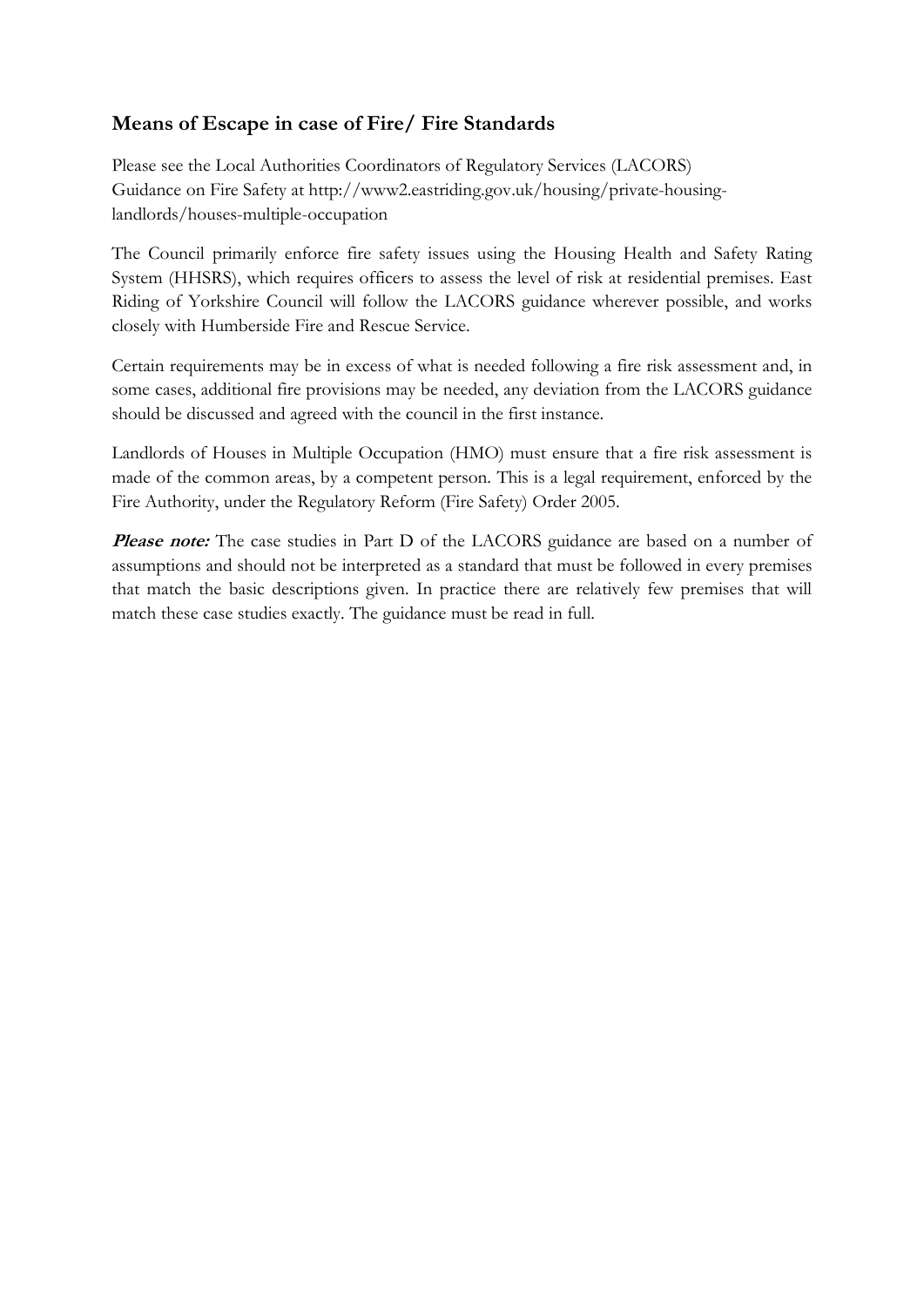# **Certification**

## Gas Safety (Installation and Use) Regulations 1998

As a landlord, you are responsible for the safety of your tenants. The Gas Safety (Installation and Use) Regulations 1998 specifically deal with the duties of landlords to ensure that gas appliances, fittings and flues provided for tenants' use are safe.

As a landlord, you have a duty to ensure:

- Gas fittings (appliances, pipework) and flues are maintained in a safe condition;
- All installation, maintenance and safety checks are carried out by a Gas Safe registered Installer;
- An annual safety check is carried out on each gas appliance/flue by a Gas Safe registered Installer. Checks need to have taken place within one year of the start of the tenancy/lease date, unless the appliances have been installed for less than 12 months, in which case they should be checked within 12 months of their installation date;
- A record of each safety check is kept for two years;
- A copy of the current safety check record is issued to each existing tenant within 28 days of the check being completed, or to any new tenant before they move in (in certain cases the record can be displayed).

## Electrical Safety

The electrical installation to the property should be installed and maintained in accordance with a recognised standard, such as the current edition of the IEE (Institute of Electrical Engineers) Wiring Regulations and certification should be provided as prescribed under the current British Standard to confirm that the whole installation is to a safe and satisfactory standard.

The installation should be retested and certified, as described every five years, or following any alterations or extensions to the system.

All work to the electrical installation should be carried out and certified by a member of an approved body or competent person.

All electrical work must be carried out in accordance with Part P of the Building Regulations.

## Fire Safety

It is recommended that all detectors should be tested at least once a year to ensure that they respond to smoke. The test is usually carried out by a specialist alarm engineer under a maintenance contract and should be recorded in the log book, with a periodic inspection and test certificate issued.